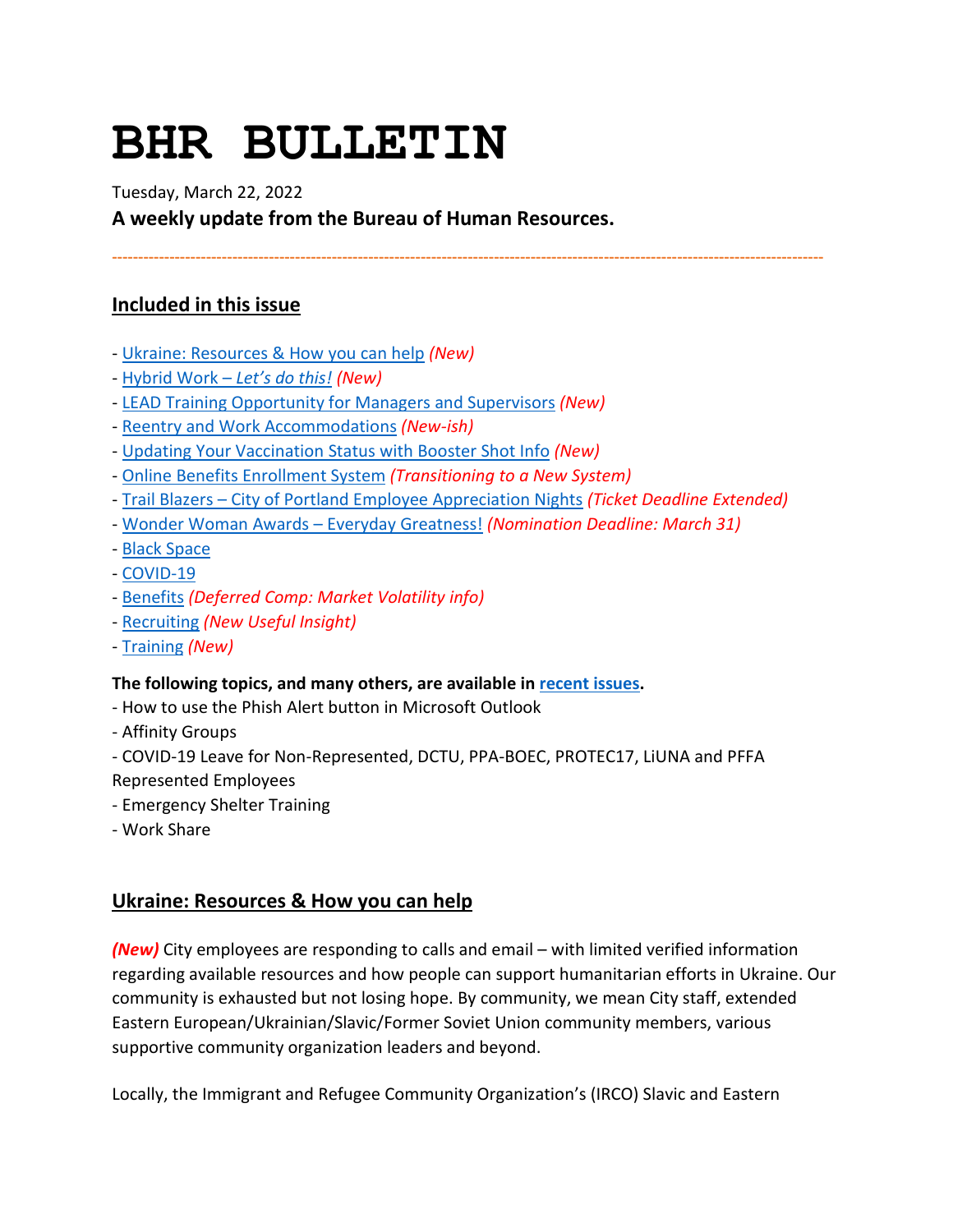European Center is seeking donations (non-cash option) and ongoing supplies support at [Ukrainian War Relief Fund.](https://irco.networkforgood.com/projects/140868-main-website-giving-page-fy21-22?utm_campaign=dms_email_blast_1773699)

### **Internal Resources**

[Conflict Resources from GuidanceResources](https://pages.e2ma.net/pages/1807892/34278)

Helpful information accessible in English, Ukrainian, Russian and Polish. Topics include *Refugee Resources, Conflict and Workplace Stress, Coping with Conflict, and more.*

[Common Reactions to Trauma](https://www.portlandoregon.gov/article/798989)

[Trauma: Tips for Coping](https://www.portlandoregon.gov/article/798991)

[Standing Together During Difficult Times](https://www.portlandoregon.gov/article/798990)

[Trauma: Tips for Managers](https://www.portlandoregon.gov/article/798992)

[Slavic Empowerment Team \(affinity group\)](https://www.portlandoregon.gov/70770)



CityStrong [GuidanceResources,](https://www.portlandoregon.gov/bhr/79288) the City's free and confidential Employee Assistance Program (EAP), has put together an [update about Ukraine with information on how you can help.](https://www.portlandoregon.gov/article/798986) The EAP offers 24-hour counseling services and has Ukrainian and Russian speaking counselors available – just ask for one when you call.

Mental health resources can also be found on th[e CityStrong web page.](https://www.portlandoregon.gov/bhr/79288)

Support is available for the Portland Fire Fighters Association, Portland Police Association and Portland Police Commanding Officer Association members at 1-800-433-2320, text 503-980- 1777, or go online to [Canopy.](https://cascadecenters.com/)

All other employees can call 1-800-888-9891, or go to [GuidanceResources](https://www.portlandoregon.gov/bhr/79288) and use web ID "CityStrong."

# <span id="page-1-0"></span>**Hybrid Work – Let's do this!**

*(New)* April 4 marks a soft reentry to the physical office space for many City employees who've been working remotely over the last two years. Taking time now to think about how you'll be traveling to the office will go a long way toward making your first morning a smooth one.

Please consider climate-friendly commute options for trips to the office. Here are some tips to help make your climate-friendly commute easier (provided by PBOT):

### **Prepare yourself**

This will be an adjustment, so build in extra time. Stress reducers:

• Wake up a little earlier each day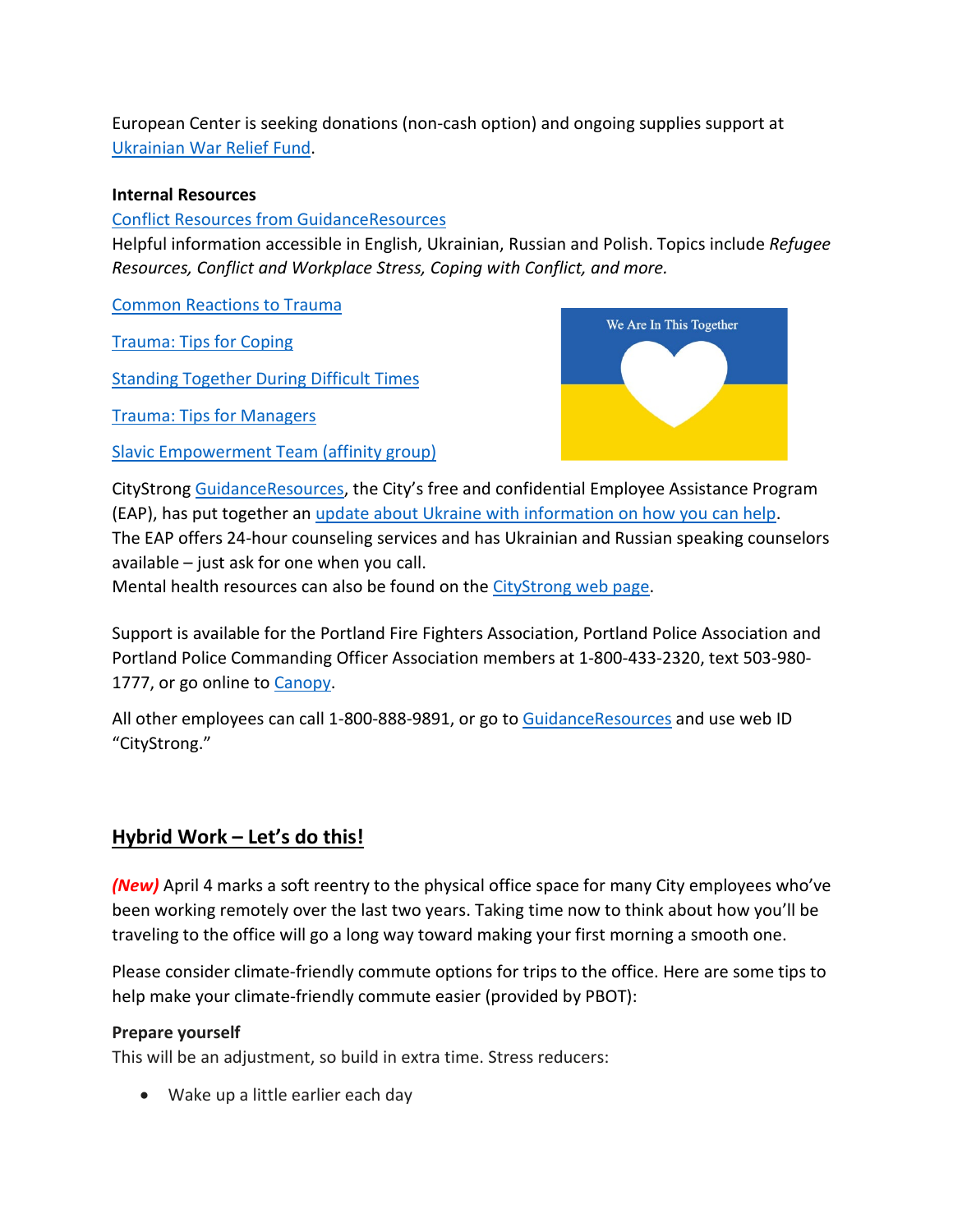- Get everything ready the day before find your badge!
- Coordinate and communicate your plans and timelines with family members
- Expect imperfection and give yourself some grace

### **Plan your trip**

Transit? Walk? Bike? Carpool? Whatever your mode, here are some things to consider:

### *Transit*

TriMet has a new and improved [trimet.org](https://trimet.org/) website with real-time data on routes, schedules and stops. Find your Hop card, update the app on your phone or have cash ready to pay for your trip.

### *Walk*

Walking to work is a great option. You can also combine a walk with transit, bikeshare or an escooter to increase your range and get some exercise.

### *Bike*

If you haven't ridden your bike in a while, dust it off and check the tire pressure. Make sure your brakes are working and the chain is clean and well lubricated.

Check out [portlandbikemap.com](https://pdx.maps.arcgis.com/apps/webappviewer/index.html?id=b51534aa6e1f4dd4ad4d83c4a084d9a6) or these [online resources](https://www.portland.gov/transportation/walking-biking-transit-safety/bike-and-walk-maps-portland) to help map your walk or bike route.

### **TRIP** – **for benefits eligible employees**

If you're a benefits eligible employee, consider the Trip Reduction Incentive Program (TRIP) benefits available to you. To sign up for TRIP benefits like monthly transit passes or Bike and Walk Bucks, go to the Employee Programs tab in SAP via the employee portal. Useful TRIP benefits include up to \$50 a month for the following:

- TriMet or C-TRAN monthly passes it's too late to sign up for the annual pass, but you can still sign up for monthly passes
- Bike and Walk Bucks receive \$50 of additional (taxable) monthly income for walking or biking
- Carpool Checks to help reduce the cost of driving \$50 off carpool or vanpool parking at downtown parking locations, contact your timekeeper for more information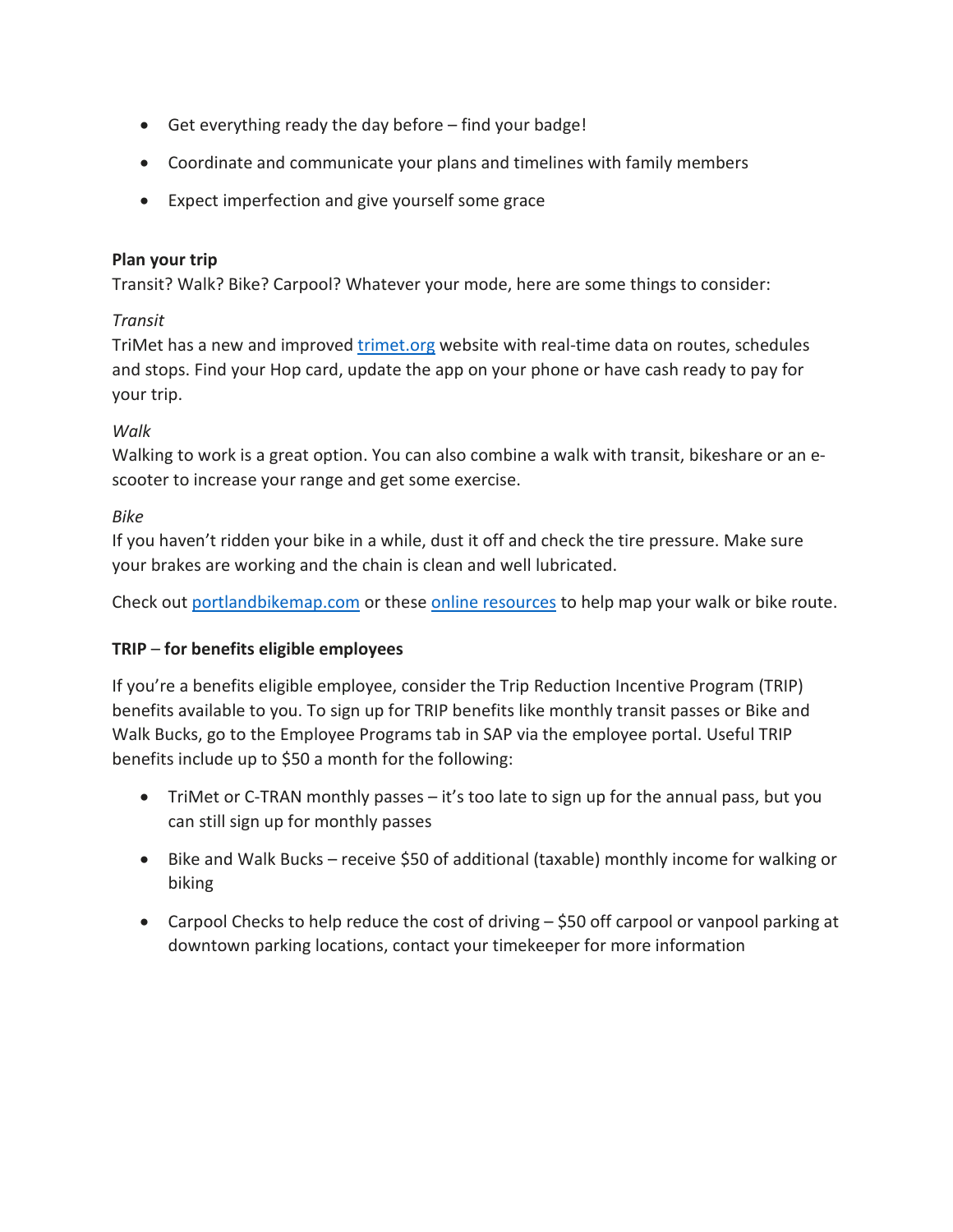Commuting to work might feel like a daunting task for those of us who've been working remotely. But in the same way we've been resilient adjusting our lives in response to the pandemic, adapting to this change is also within your reach. *See you soon!*

# <span id="page-3-0"></span>**Leadership Engagement and Development (LEAD) Training Opportunity for Managers and Supervisors**

### **Understanding the Neurology of Equity & Inclusion**

In this interactive session, Founder and Principal of Affirma Consultancy Tia Coachman will share her insight on defining and understanding the neuroscience of equity and inclusion.

Course focal points:

- The balance of employment perspectives and how inequity plays a role
- How our brains are wired to project us against perceived threats including racist behaviors (intentional and unintentional)
- Why we behave the way we do when confronted by things that threaten our core needs

This class is offered and facilitated by Portland State University, Center for Executive and [Professional Education,](https://t.e2ma.net/click/neicxi/rpl5vfb/366q4eb) [Tia Coachman.](https://www.pdx.edu/professional-education/profile/tia-coachman)

### [Register in CityLearner](https://cityofport.plateau.com/learning/user/common/viewItemDetails.do?OWASP_CSRFTOKEN=J8YN-GLY6-C8UU-OP2X-6QGM-O9BL-VFNA-Q08N&componentID=39004&componentTypeID=ILT&fromSF=Y&revisionDate=1638564360000&menuGroup=Learning&menuItem=Cur&fromDeepLink=true&hideItemDetailsBackLink=true)

**LEAD Certificate:** Elective (Limited Offering) **Cost:** Free **Location**: Zoom Thursday, April 7, 1-4 p.m. Thursday, April 28, 9 a.m. - 12 p.m. Thursday, May 5, 9 a.m. - 12 p.m.

# <span id="page-3-1"></span>**Reentry and Work Accommodations**

*(New-ish)* Our hybrid return to the office is happening soon! If you are someone with a disability, pregnant, and/or observe a religious practice, and in need of an accommodation to perform your job, please contact your Human Resources Business Partner (HRBP) for assistance. Here's a link to HRBP bureau assignments: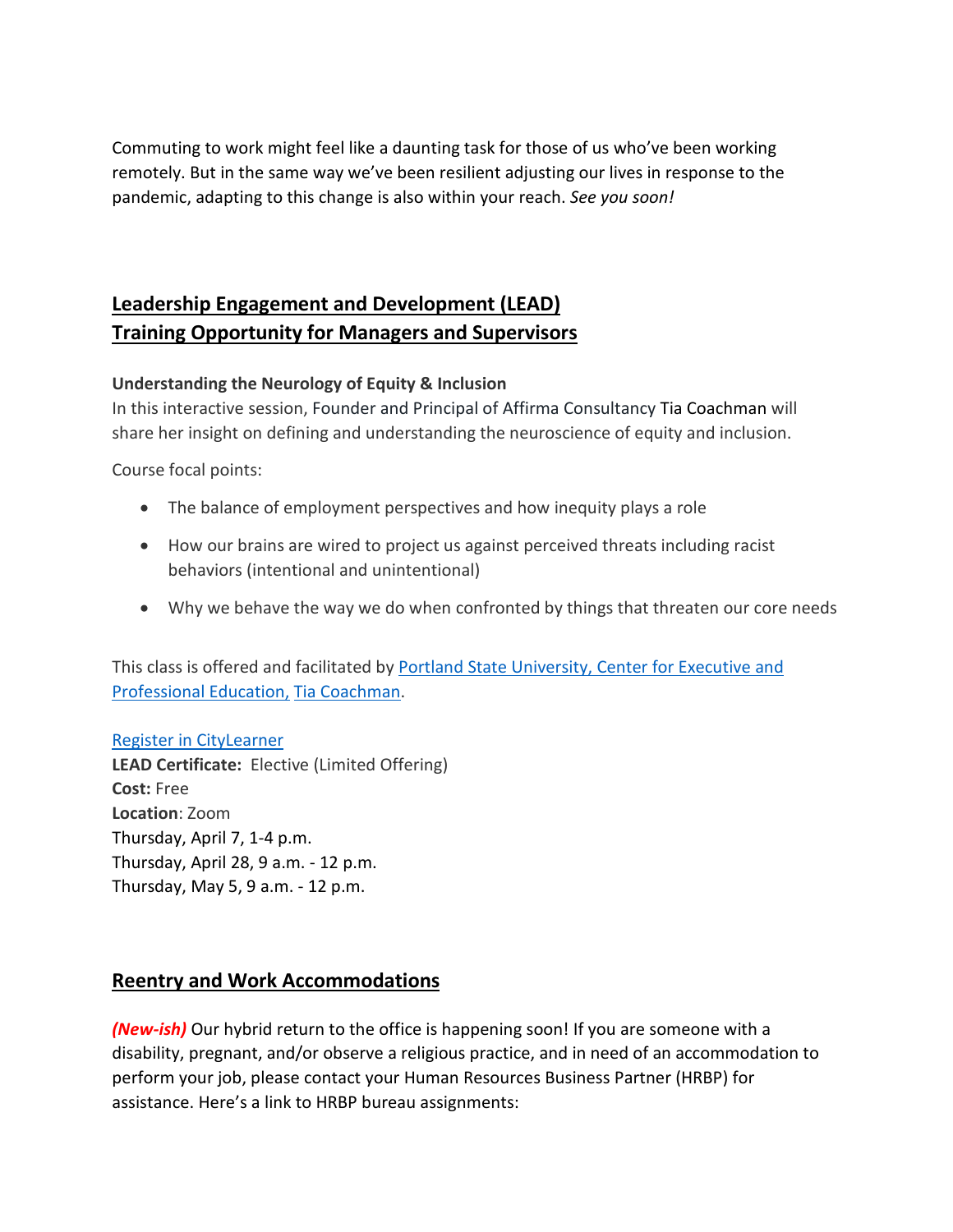[https://www.portlandoregon.gov/bhr/article/430513.](https://www.portlandoregon.gov/bhr/article/430513)

# <span id="page-4-0"></span>**Updating Your Vaccination Status with Booster Shot Info**

*(New)* The City now has the capability to accept booster shot information if employees want to update their COVID-19 vaccination status. This is not a requirement. Reporting booster information is entirely up to you.

For those with access to a City computer as well as access to the City's network, booster information can be added to your vaccination status form online through th[e CityLink Portal,](https://www.portlandoregon.gov/employee/50542) where you will again find the "My Vaccination Status" tab. Click the tab to access the vaccination status form, then update your status with booster information.

For those who have internet access but do not have access to the City's network, you can update your vaccination status online here: [Employee COVID-19 Vaccination Status Form](https://app.smartsheet.com/b/form/1630264465a1445bae728de4615f96a7)  [\(smartsheet.com\).](https://app.smartsheet.com/b/form/1630264465a1445bae728de4615f96a7)

If you have questions, please email [bhrcommunications@portlandoregon.gov.](mailto:bhrcommunications@portlandoregon.gov)

# <span id="page-4-1"></span>**Online Benefits Enrollment System**

*(New)* The City's Health & Financial Benefits team is transitioning operations to a new online benefits enrollment system – effective **April 1, 2022**.

While this change takes place, access to your online benefits account is temporarily unavailable **March 18 to 31**.

If you are a new employee needing to make your benefit elections, or a current employee needing to make changes to your benefits due to a qualifying life event, please wait until Friday, April 1, to access your online benefits account. If you need to enroll urgently, please contact the benefits office at [benefits@portlandoregon.gov.](mailto:benefits@portlandoregon.gov) Thank you for your patience.

# <span id="page-4-2"></span>**Trail Blazers – City of Portland Employee Appreciation Nights**



*(New)* You're invited to bring family and friends to join coworkers for City of Portland Employee Appreciation Nights! Choose from three discounted games (ticket purchase deadline extended) or see them all. Check out this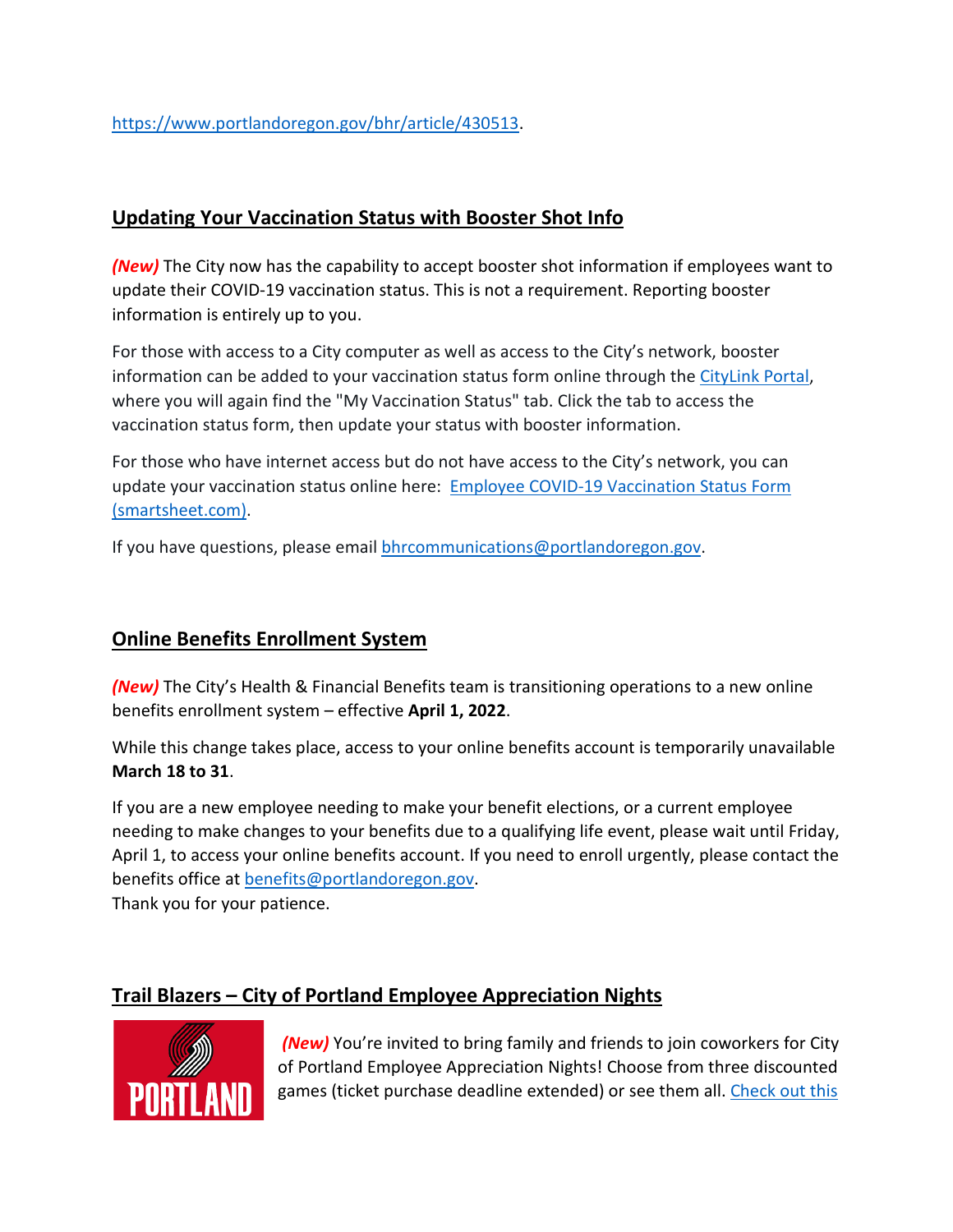[flyer](https://www.portlandoregon.gov/bhr/article/798620) for dates, promo code and more info. (**Note:** This type of group ticketing option is also available to any large group of potential ticket purchasers.)

# <span id="page-5-0"></span>**Twelfth Annual Wonder Woman Awards – Everyday Greatness!**

*(New)* Nominate any woman at the City of Portland who stands out as a community connector, supportive resource, inclusive leader, mentor or simply a fabulous City employee. Please think about everyday heroes such as our field staff, our mental health responders, and our dedicated women working from home – taking care of others and/or pets, keeping you motivated despite a pandemic … *everyday greatness!*

Nominees don't have to be immediate co-workers. And you can nominate more than one woman. Please nominate in the following categories:

### **WONDER WOMAN AWARD**

(All nominees receive a certificate and recognition)

**FABULOUS WONDER WOMAN AWARD** (Jury selected)



NOMINATIONS ARE OPEN UNTIL THURSDAY, MARCH 31.

**Please note** – there will be no exceptions this year to the nomination deadline due to the high expectancy of nominees. In efforts to honor each recipient, we humbly ask that you submit nominations early.

**Nominate here:** [www.portlandoregon.gov/deep/nomination](http://www.portlandoregon.gov/deep/nomination)

All nominees (awardees) will be notified in April. Recognize your colleagues today!

**Q:** Does every woman who is nominated receive an award?

**A:** Yes. Every woman who's nominated and is a City of Portland employee receives a certificate via email.

**Q:** Do you have to be born a woman to qualify?

**A:** No. You qualify as a woman if you identify as a woman or women, are transgender or nonbinary. Nominees must be human or at least an employee of the City of Portland.

**Q:** Do they have to be a full-time or permanent employee?

**A:** No. They can be part-time, seasonal, contract, etc. If they are working for the City of Portland at the time of the awards, then they are eligible!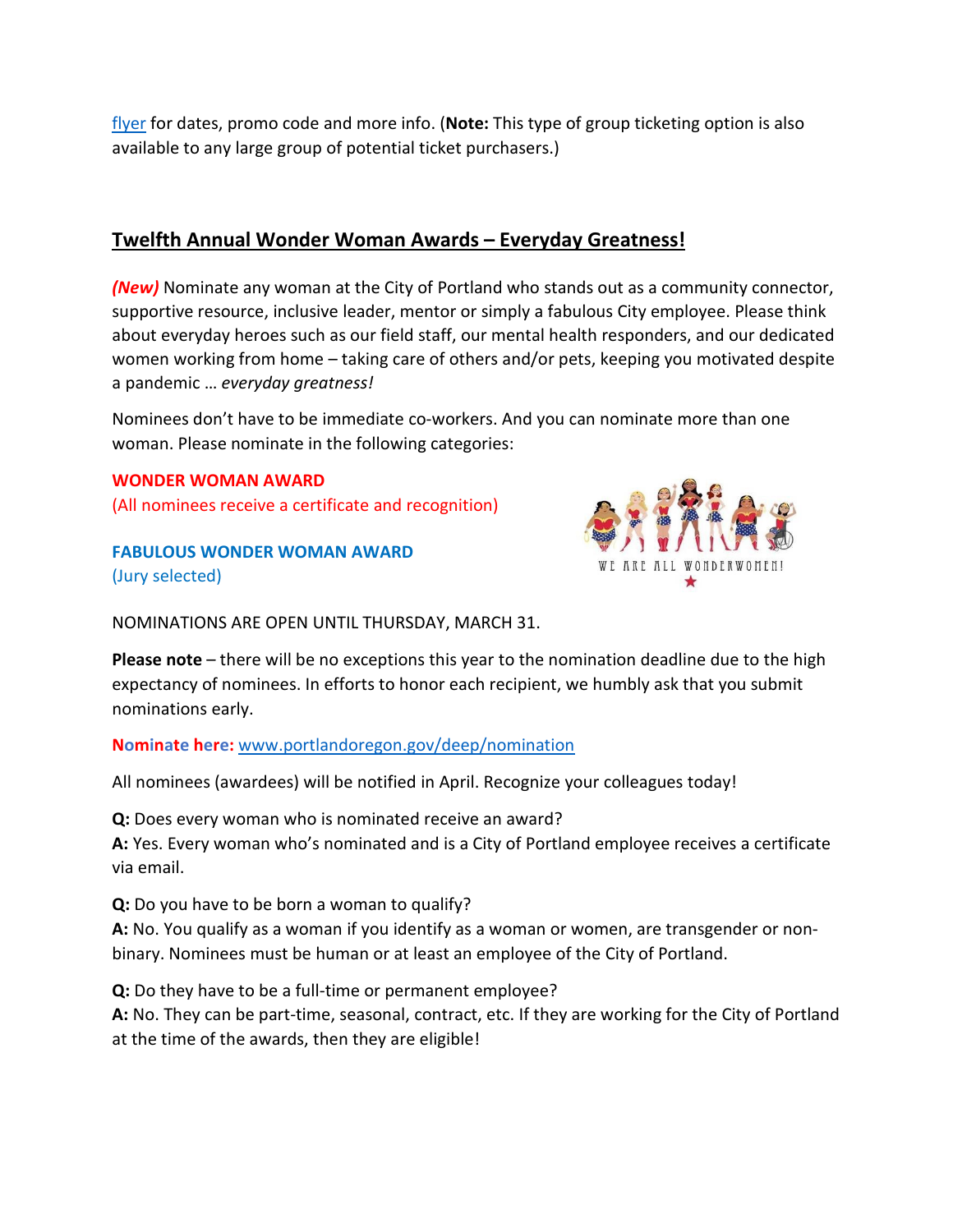**Q:** How will the nominees know that they are receiving an award? **A:** Debbie Caselton or someone from the Wonder Woman Awards Committee will send them an email.

**Q:** Will there be an awards ceremony this year?

**A:** No. But there will be a specially produced video that will be distributed later in April.

**Q:** Will there be any Exceptional Wonder Women Awards given again this year? **A:** Yes. It is now called the Fabulous Wonder Woman Award. These awardees are selected by a jury (the Wonder Woman Awards Committee). These women will also be notified in April and presented on the video.

**Q:** After the awards, how do I get a list of the Wonder Woman awardees at my bureau? **A:** All nominees, listed by bureau will be available on the DEEP web page, under Women's Empowerment[: https://www.portlandoregon.gov/70511.](https://www.portlandoregon.gov/70511) You can find everything from 2015 through this year.

For more information contact Debbie Caselton at [Debbie.Caselton@portlandoregon.gov.](mailto:Debbie.Caselton@portlandoregon.gov)

## <span id="page-6-0"></span>**Black Space**

This meeting is specifically for City of Portland's Black employees. We will provide support where needed and work together to identify common experiences as well as ways the City can better support and retain Black employees.

Meetings occur on the third Tuesday of every month, 1-2:30 p.m. Join Zoom Meeting at <https://us02web.zoom.us/j/81234850345?pwd=TDJGN1ZWNDVlLzJXZEtHcHJFRWErdz09>

Meeting ID: 812 3485 0345 Passcode: 230082 One tap mobile +16699006833,,81234850345#,,,,\*230082# US (San Jose) +12532158782,,81234850345#,,,,\*230082# US (Tacoma)

### <span id="page-6-1"></span>**COVID-19**

# **Booster Shots**

The COVID-19 vaccines are still effective in preventing severe disease, yet protection can lessen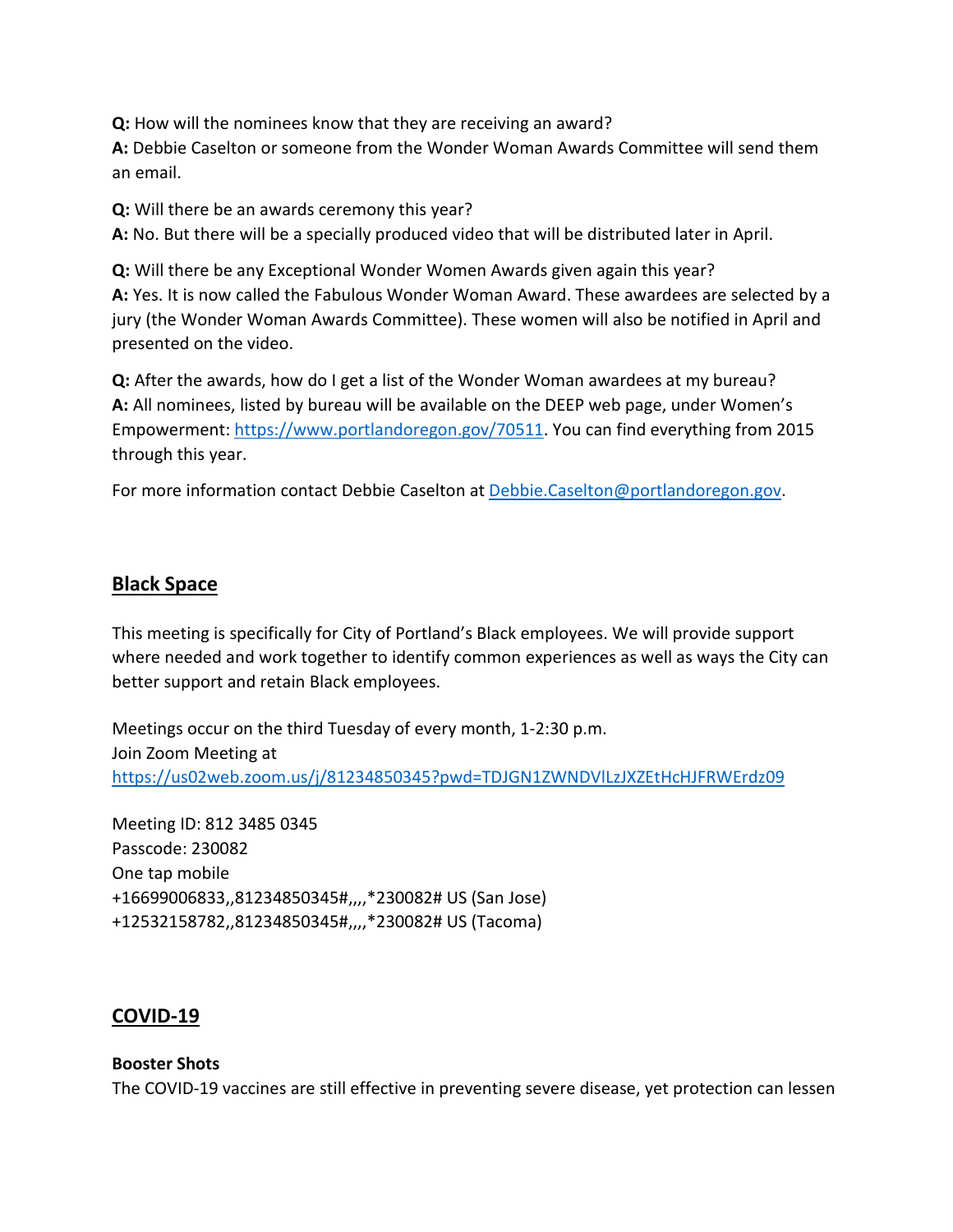over time. A [booster shot](https://www.cdc.gov/coronavirus/2019-ncov/vaccines/booster-shot.html) is an additional shot recommended for all vaccinated adults to get longer lasting protection. Many vaccines need boosters after a period.

**Q:** With so many people getting infected with the Omicron variant, do the vaccines really help? **A**: Yes! A new [report from the Oregon Health Authority](https://covidblog.oregon.gov/booster-shots-highlighted-in-new-breakthrough-case-report/?utm_medium=email&utm_source=govdelivery) confirms that cases of COVID-19 are much more common in unvaccinated individuals including during the Omicron surge. Being vaccinated lowers risk for infection and receiving a third (booster) dose provides the best protection.

**Q:** If I already had COVID-19 and recovered, am I protected by natural immunity, or do I still need to get a COVID-19 vaccine?

**A:** You should get a COVID-19 vaccine even if you already had COVID-19.

Getting sick with COVID-19 offers some protection from future illness with COVID-19, sometimes called "natural immunity." The level of protection people get from having COVID-19 may vary depending on how mild or severe their illness was, the time since their infection, and their age. No currently available test can reliably determine if a person is protected from infection.

[All COVID-19 vaccines currently available](https://www.cdc.gov/coronavirus/2019-ncov/vaccines/different-vaccines.html) in the United States ar[e effective](https://www.cdc.gov/coronavirus/2019-ncov/vaccines/effectiveness/index.html) at preventing COVID-19. Getting a COVID-19 vaccine gives most people a high level of protection against COVID-19 even in people who have already been sick with COVID-19.

[Emerging evidence](https://www.cdc.gov/coronavirus/2019-ncov/science/science-briefs/vaccine-induced-immunity.html#anchor_1635540493225) shows that getting a COVID-19 vaccine after you recover from COVID-19 infection provides added protection to your immune system. [One study](https://www.cdc.gov/mmwr/volumes/70/wr/mm7032e1.htm?s_cid=mm7032e1_e&ACSTrackingID=USCDC_921-DM63289&ACSTrackingLabel=MMWR%20Early%20Release%20-%20Vol.%2070%2C%20August%206%2C%202021&deliveryName=USCDC_921-DM63289) showed that, for people who already had COVID-19, those who do not get vaccinated after their recovery are more than two times as likely to get COVID-19 again than those who get fully vaccinated after recovery.

**Q:** Where can I get a booster?

**A:** To get a booster shot:

- Contact your healthcare provider.
- Ask your local pharmacy.
- Call 2-1-1.
- Visi[t GetVaccinated.Oregon.gov.](https://getvaccinated.oregon.gov/#/)
- [Visit a weekly clinic.](https://www.multco.us/novel-coronavirus-covid-19/upcoming-covid-19-vaccination-clinics)

As we move forward, we will continue to answer questions related to COVID-19 vaccinations. The intent of the information is to help you make an informed decision about vaccination. Please submit vaccination questions to [Joel.Michels@portlandoregon.gov.](mailto:Joel.Michels@portlandoregon.gov) Answers will be provided in the following week's BHR Bulletin an[d a compiled list is posted here.](https://www.portlandoregon.gov/bhr/article/797240)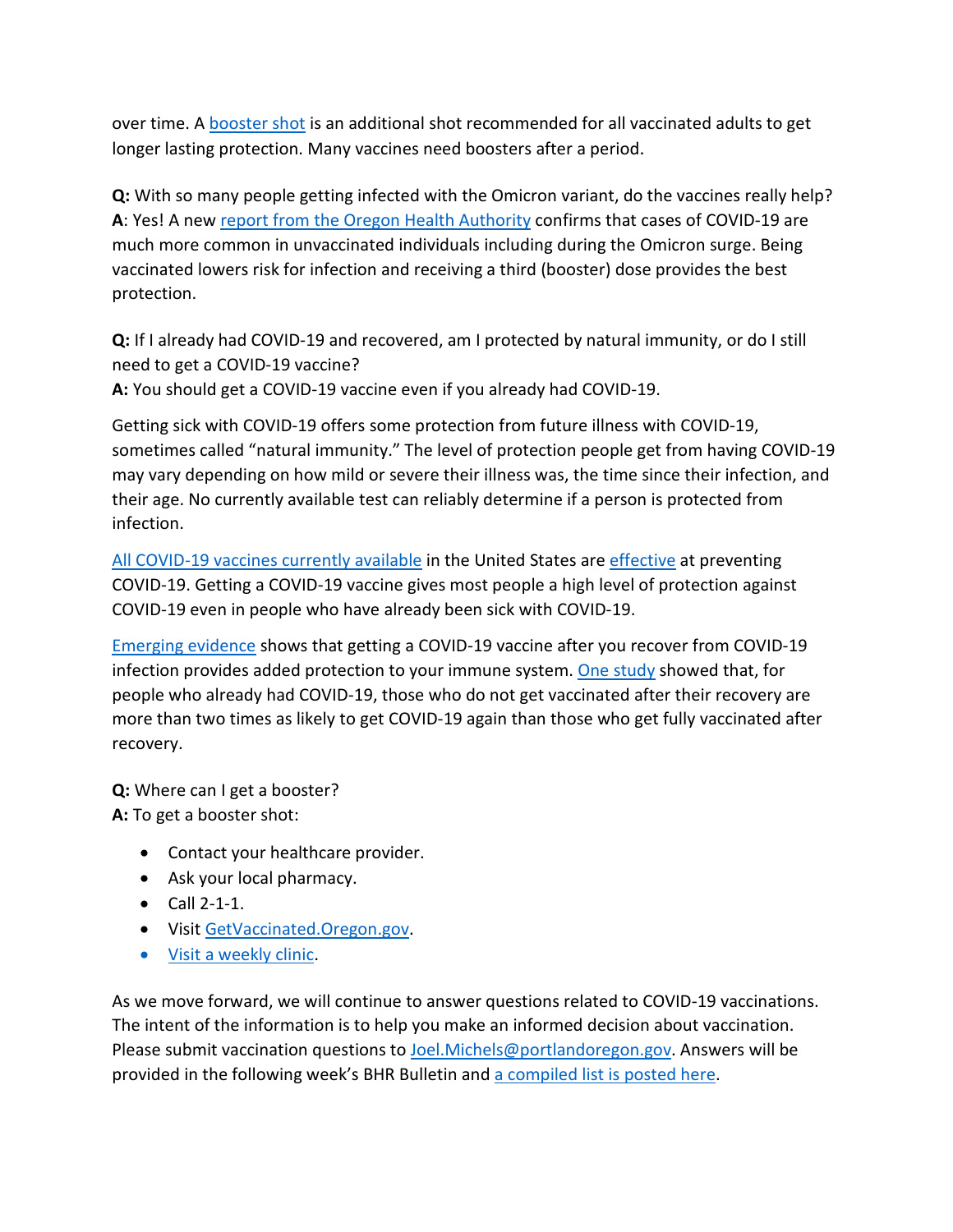The information provided is taken from the Centers for Disease Control and Prevention [\(CDC\)](https://www.cdc.gov/coronavirus/2019-ncov/vaccines/index.html) and Oregon Health Authority [\(OHA\)](https://covidvaccine.oregon.gov/) resources with input from our own Joel Michels, Nurse Practitioner, Occupational Health and Well-being Program Manager.

### **Testing for Unvaccinated Employees**

The City is moving forward with the Mayor and City Council's directive to test employees who are unvaccinated for COVID-19. The goal remains to keep the workplace as safe as possible as we continue to provide services to the Portland area.

Details and many answers are available in this [COVID-19 Testing FAQ.](https://www.portland.gov/bhr/covid-testing)

Scheduling is underway for those who have not yet declared vaccination status along with those who have an approved exception. You will be notified once scheduled, before testing begins. If you telework, you will not be tested unless you're coming to a City worksite.

Testing adds to the pandemic health and safety plan for the City, but other measures are equally important. Please continue to distance when possible, wear a well-fitting mask, wash your hands frequently, and stay home if you are sick with any COVID-19 symptoms.

# **COVID-19 At-home Testing Options**

For all employees: The federal government provides free rapid tests for home shipping available at [www.covidtests.gov.](http://www.covidtests.gov/)

For Kaiser enrollees: Rapid antigen home tests are available at local drugstores or online. Please visit kp.org/covidtests for the most up-to-date information on participating retailers. To submit a reimbursement claim, please login to kp.org, go to the "Coverage & Costs" section, then select "Submit a Claim."

For Moda (CityCore/CityNet/CityBasic) enrollees: Members can purchase FDA authorized athome COVID test kits from retailers (including pharmacies and online) and submit to Moda for reimbursement using this form -- [COVID At Home Test Reimbursement.](https://www.modahealth.com/-/media/modahealth/site/shared/forms/ModaHealth-OTC-COVID-19-AtHomeTest-Medical-MemberReimbursementForm.pdf) Itemized receipts are required, and shipping costs are not reimbursable.

# **Q:** What is a Self-test or At-home COVID-19 test?

**A: Self-tests** for COVID-19 give rapid results and **can be taken anywhere**, regardless of your vaccination status or whether you have symptoms. Along with [vaccination,](https://www.cdc.gov/coronavirus/2019-ncov/vaccines/your-vaccination.html) [wearing a well](https://www.cdc.gov/coronavirus/2019-ncov/prevent-getting-sick/masks.html)[fitted mask,](https://www.cdc.gov/coronavirus/2019-ncov/prevent-getting-sick/masks.html) and physical distancing, self-tests help [protect you and others](https://www.cdc.gov/coronavirus/2019-ncov/prevent-getting-sick/prevention.html) by reducing the chances of spreading COVID-19.

# **Q:** When should I take an At-home COVID-19 test?

**A:** If you have any [COVID-19 symptoms,](https://www.cdc.gov/coronavirus/2019-ncov/symptoms-testing/symptoms.html) you may test immediately, although it can take 24 hours after symptom onset for the test to accurately detect the virus. You may want to repeat the test 24 hours after a negative test to confirm results if you are still having symptoms.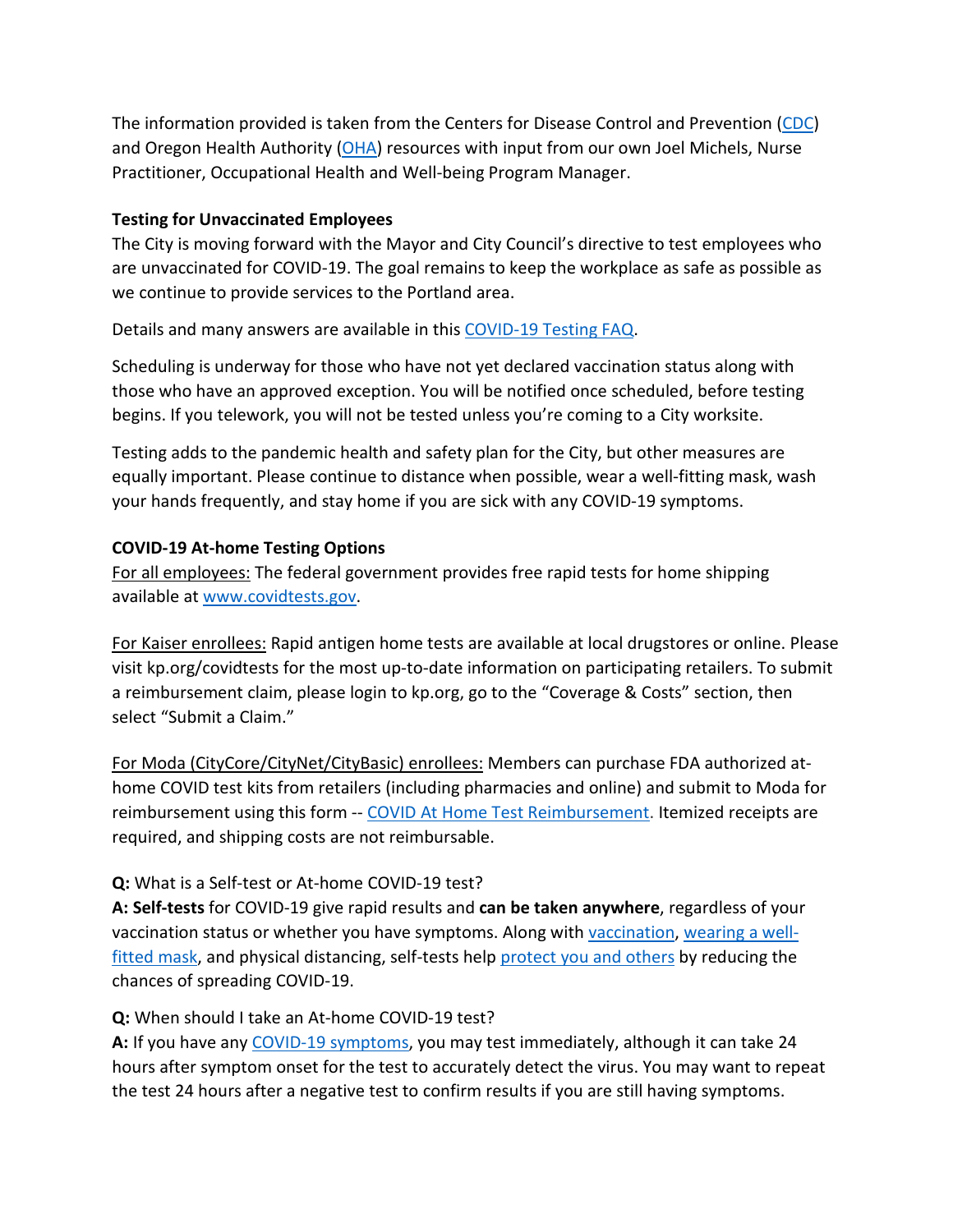If you were exposed to someone with COVID-19, wait at least five days after exposure. If you test negative for COVID-19, consider testing again one to two days after your first test.

If you are going to an indoor event or a gathering, test immediately before the gathering, or as close to the time of the event as possible. **This is especially important before gathering with** [individuals at risk of severe disease,](https://www.cdc.gov/coronavirus/2019-ncov/need-extra-precautions/people-with-medical-conditions.html) [older adults,](https://www.cdc.gov/aging/covid19/covid19-older-adults.html) those who are [immunocompromised,](https://www.cdc.gov/coronavirus/2019-ncov/need-extra-precautions/people-with-medical-conditions.html#MedicalConditionsAdults) or people who are not [up to date on their COVID-19 vaccines,](https://www.cdc.gov/coronavirus/2019-ncov/vaccines/stay-up-to-date.html) including children who cannot get vaccinated yet.

**Q:** Should I trust the results of a self-test?

**A: Positive results** from self-tests are highly reliable.

**Negative results** from self-tests do not rule out SARS-CoV-2 infection. A negative self-test result may not be reliable, especially if you have symptoms associated with COVID-19.

**Invalid results** from self-tests mean the test did not work properly, and a new test is needed to get an accurate result.

[The City's COVID-19 Response page is available here.](https://www.portlandoregon.gov/bhr/index.cfm?&c=81055)

# <span id="page-9-0"></span>**Benefits**

**CityStrong GuidanceResources: a free and confidential Employee Assistance Program (EAP)**  Provided by the City of Portland, offering support for personal and work-related issues. Professionally trained Guidance Consultants are available 24 hours a day, 7 days a week, 365 days a year.

CityStrong GuidanceResources contact info: 855.888.9891 [guidanceresources.com](https://www.guidanceresources.com/groWeb/login/login.xhtml) App: GuidanceNow Web ID: CityStrong

**Webinars Mental Fitness for Optimal Brain Power**  Wednesday, March 30, 1-2 p.m. [Register here.](https://us06web.zoom.us/webinar/register/WN_BYyBBbVuQWufZ2Mx0Pw_ZA)

# **Budgeting: Establish good spending and saving habits**

Tuesday, April 26, 9 a.m. Thursday April 28, 6 a.m. *and* 12 p.m. [Register here.](https://voyafa.zoom.us/webinar/register/WN_jalwtC9vQGa3Bf00BMP-Pw)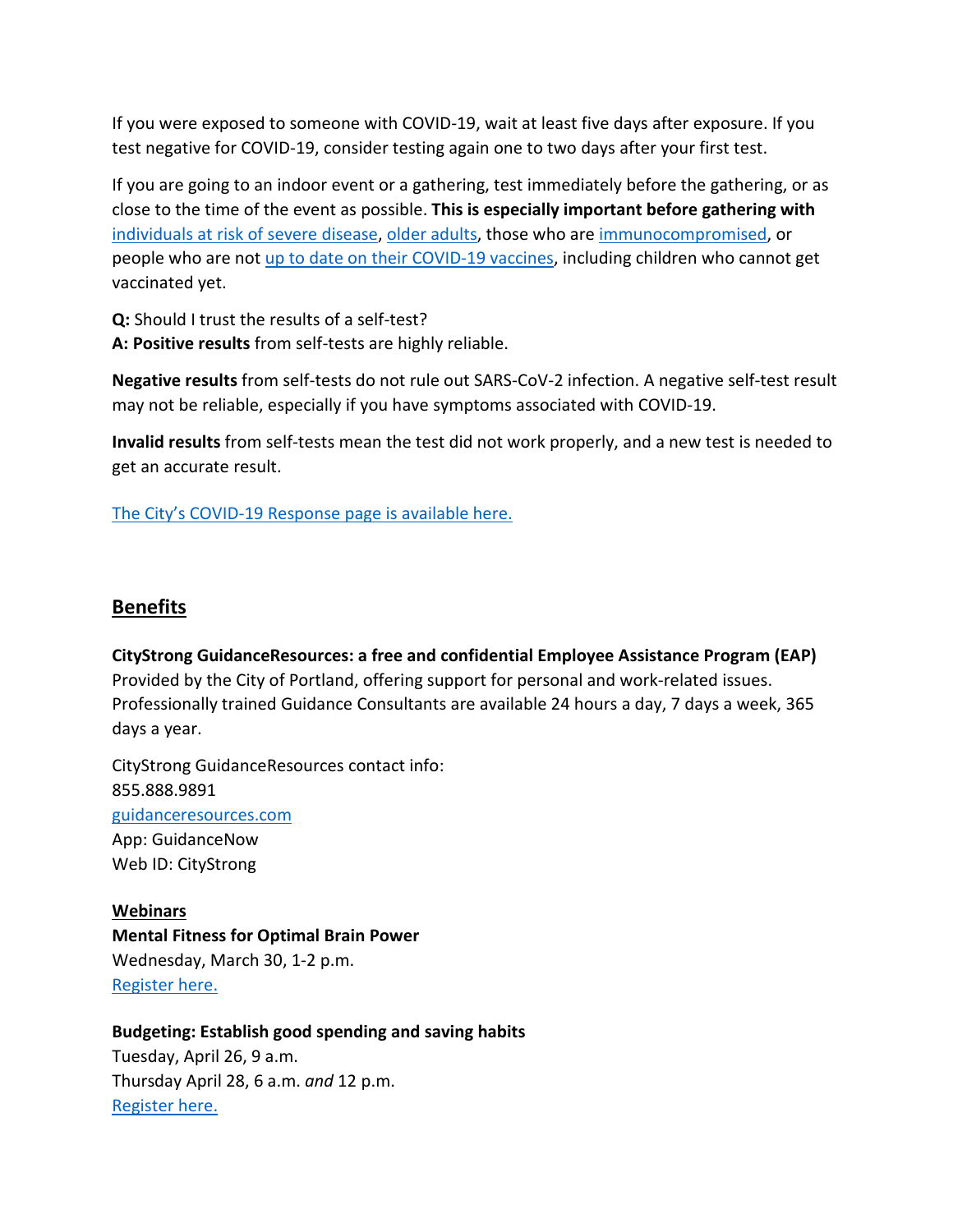### **Budgeting: Build your budget using Voya's budget calculator**

[Watch this 3-minute video.](https://www.voya.com/page/on-demand/budget-calculator)

# **Deferred Compensation Program Resources**

### **Navigating Market Volatility**

If market volatility is causing you to consider making changes to your retirement strategy, keep in mind your long-term retirement planning goals and risk tolerance. A great way to learn more is to [visit this resource page](https://www.voya.com/page/navigating-market-volatility) designed to help you understand the fundamentals of market volatility and learn strategies that can help guide you through uncertain times.

## **Addressing uncertainty series: Market Volatility**

Market fluctuations may be concerning but saving for retirement involves investing for the long term. Learn about the importance of staying invested and why staying the course matters. [Watch this 1-minute video.](https://www.voya.com/page/on-demand/addressing-uncertainty-series-market-volatility)

## **Money Management Strategies During Inflationary Times**

The inflation reading from Jan. 2021 to Jan. 2022 was a whopping 7.5%. As a result, inflation worries are now a leading cause of financial anxiety for many households as purchases like groceries, gas, furniture and used cars have spiked in cost. [This article](https://blog.voya.com/financial-decisions/money-management-strategies-during-inflationary-times-nc) provides some great suggested strategies to help lessen the stress and financial bite of your day-to-day finances.

# <span id="page-10-0"></span>**Recruiting**

*(New)* Recently, the Workforce Recruitment team has seen an increase in requests to extend recruitment closing and eligible list expiration dates. So, to help center the best candidate experience, we're sharing the articles below, which include some avoidable pitfalls to consider when planning your next recruitment.

- [Slow Hiring is Damaging Your Firm and Here Are 20 Reasons Why](https://www.ere.net/slow-hiring-is-damaging-your-firm-and-here-are-20-reasons-why/)
- [Why companies need to resist cutting hiring corners](https://www.tlnt.com/151847-2/?utm_campaign=TLNT%20Daily%20Newsletter&utm_medium=email&_hsmi=207130916&_hsenc=p2ANqtz-8F7s-OKTsdOTdoZGUiASWVZF11aHdUxInGFQg7XBA1CJHNzYyjzlcU-X9a-JjUsbTRV7buF1qeGXXhf6rypLarzYqu2buxXsSHlfHjHbfRXrwZBhg&utm_content=207130916&utm_source=hs_email)

# **Jobs**

[Current Internal Recruitments](https://www.governmentjobs.com/careers/portlandor/promotionaljobs) [Current External Recruitments](https://www.governmentjobs.com/careers/portlandor?) [Current Lateral Transfer Opportunities](https://www.governmentjobs.com/careers/portlandor/transferjobs)

# <span id="page-10-1"></span>**Training** *(VIRTUAL)*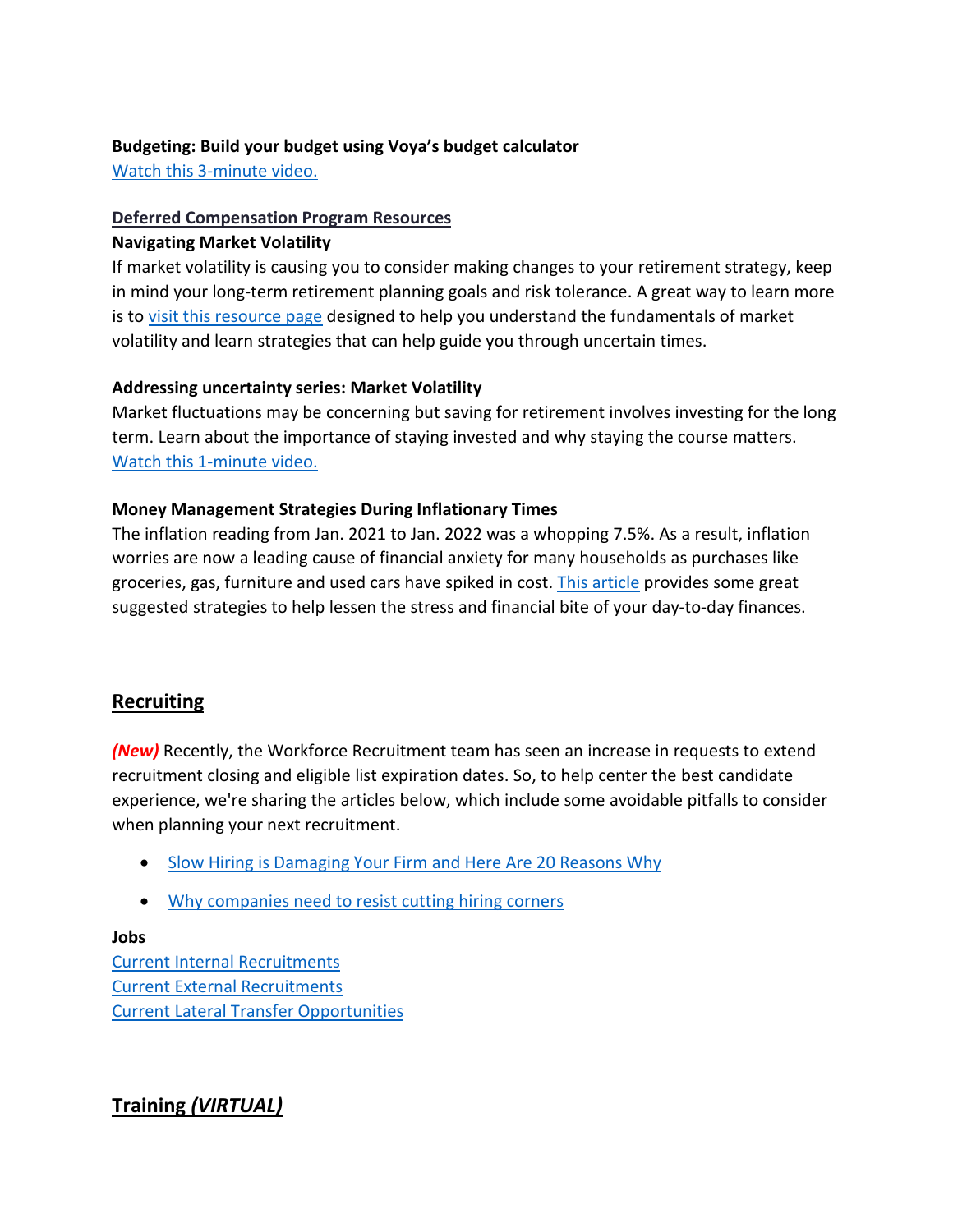### **Required, All Employees**

Be sure to visit [CityLearner](https://www.portlandoregon.gov/sf) for course descriptions and the most current class details.

*Workplace Harassment & Discrimination* **Prevention (HR 2.02)** *Initial for Non-Supervisory Employees*

Tuesday, April 12, 9:30-11:30 a.m.

*Workplace Harassment & Discrimination Prevention (HR 2.02) Refresher for Non-Supervisory Employees* Friday, April 29, 3-4 p.m.

*Workplace Harassment, Discrimination, & Retaliation Prevention (HR 2.02) Refresher Training for Managers/Supervisors*  Wednesday, April 13, 9-10 a.m.

*Reasonable Suspicion of Drug and Alcohol Use Training (DOT), Mgrs./Sups. – Cost \$30.00* Thursday, June 16, 9 a.m. - 12 p.m.

*Reasonable Suspicion of Drug and Alcohol Use Training (Non-DOT) - Mgrs./Sups. – \$30.00* Thursday, June 2, 9-11 a.m.

*Racial Equity 101* Wednesday, April 6, 1:30-5 p.m.

*General Security Awareness Training* This eLearning is due annually. Here's a link to the course: [General Security Awareness](https://performancemanager4.successfactors.com/sf/learning?destUrl=https%3a%2f%2fcityofport%2eplateau%2ecom%2flearning%2fuser%2fdeeplink%5fredirect%2ejsp%3flinkId%3dITEM%5fDETAILS%26componentID%3dLMS61011035%26componentTypeID%3dELRN%26revisionDate%3d1638978720000%26fromSF%3dY&company=cityofport) 

*Defensive Driver Training -- eLearning now available in CityLearner* The eLearning can be taken at any time. Direct link to the course: [Defensive Driver](https://cityofport.plateau.com/learning/user/common/viewItemDetails.do?OWASP_CSRFTOKEN=5M1O-5ANN-0TLU-3QOL-OISM-MYFY-1V3A-L7M9&componentID=LMS61011177&componentTypeID=ELRN&fromSF=Y&revisionDate=1607576040000&menuGroup=Learning&menuItem=Cur&fromDeepLink=true&hideItemDetailsBackLink=true)

**Leadership Engagement and Development (LEAD) Training for Managers & Supervisors** (These classes are open to *all* Managers and Supervisors for registration.)

**[Employee Lifecycle Training](https://performancemanager4.successfactors.com/sf/learning?destUrl=https%3a%2f%2fcityofport%2eplateau%2ecom%2flearning%2fuser%2fdeeplink%5fredirect%2ejsp%3flinkId%3dITEM%5fDETAILS%26componentID%3d29001%26componentTypeID%3dILT%26revisionDate%3d1618421220000%26fromSF%3dY&company=cityofport)** Part 1: Tuesday, April 5, 9 a.m. - 12 p.m. Part 2: Thursday, April 7, 9 a.m. - 12 p.m.

### **[Emotional Intelligence](https://performancemanager4.successfactors.com/sf/learning?destUrl=https%3a%2f%2fcityofport%2eplateau%2ecom%2flearning%2fuser%2fdeeplink%5fredirect%2ejsp%3flinkId%3dITEM%5fDETAILS%26componentID%3d29034%26componentTypeID%3dILT%26revisionDate%3d1621278240000%26fromSF%3dY&company=cityofport)**

Part 1: Wednesday, April 13, 9 a.m. - 12 p.m. Part 2: Friday, April 15, 9 a.m. - 12 p.m.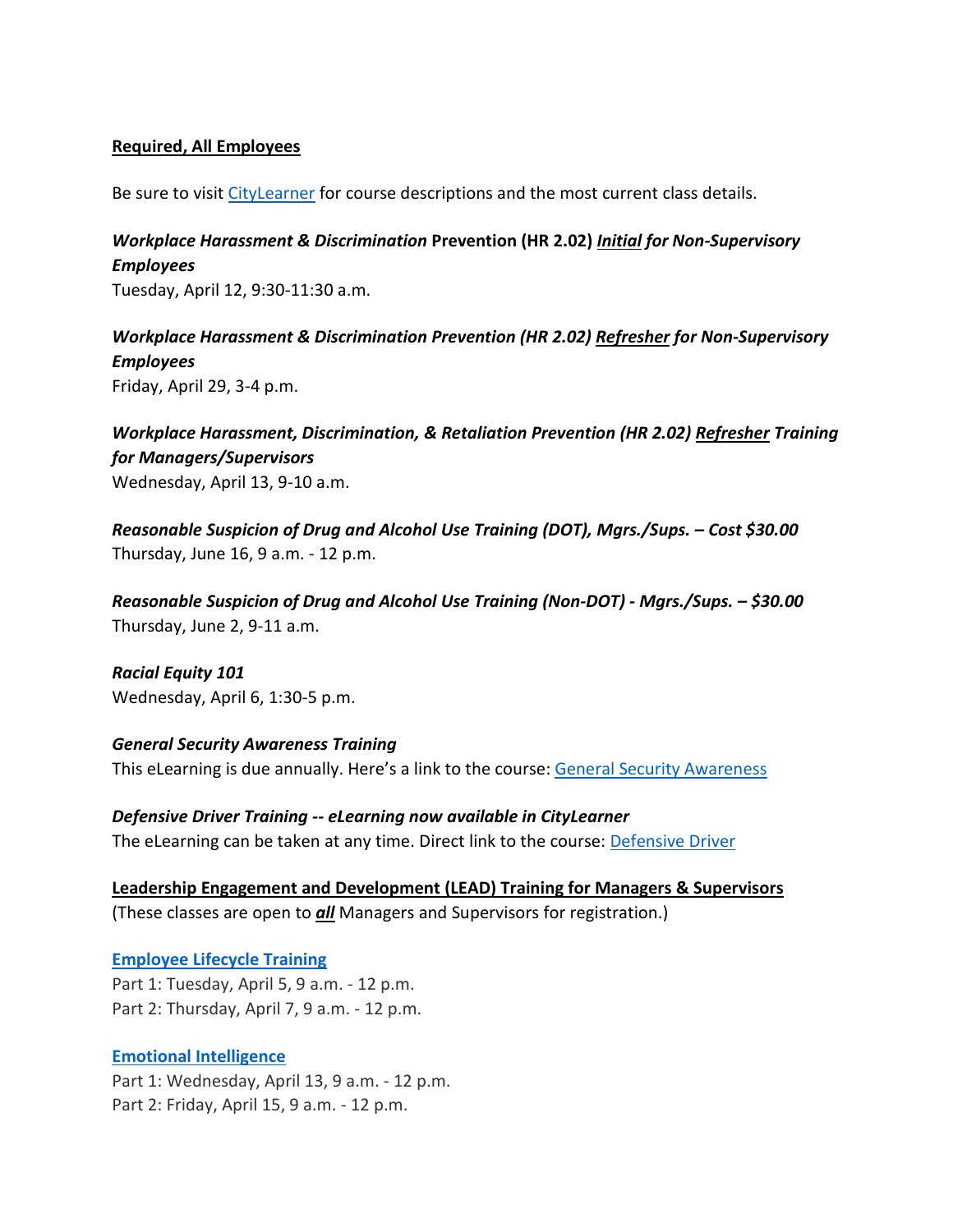Part 1: Wednesday, May 18, 9 a.m. - 12 p.m. Part 2: Friday, May 20, 9 a.m. - 12 p.m.

**[Understanding the Neurology of Equity & Inclusion](https://performancemanager4.successfactors.com/sf/learning?destUrl=https%3a%2f%2fcityofport%2eplateau%2ecom%2flearning%2fuser%2fdeeplink%5fredirect%2ejsp%3flinkId%3dITEM%5fDETAILS%26componentID%3d39004%26componentTypeID%3dILT%26revisionDate%3d1638564360000%26fromSF%3dY&company=cityofport)** [Portland State University, Center for Executive and Professional Education](https://www.pdx.edu/professional-education/)**,** facilitated by [Tia](https://www.pdx.edu/professional-education/profile/tia-coachman)  [Coachman](https://www.pdx.edu/professional-education/profile/tia-coachman)  Thursday, April 7, 1-4 p.m. Thursday, April 28, 9 a.m. - 12 p.m. Thursday, May 5, 9 a.m. - 12 p.m.

**[Centering Wellbeing: Let's Talk Mental Health!](https://performancemanager4.successfactors.com/sf/learning?destUrl=https%3a%2f%2fcityofport%2eplateau%2ecom%2flearning%2fuser%2fdeeplink%5fredirect%2ejsp%3flinkId%3dITEM%5fDETAILS%26componentID%3d30004%26componentTypeID%3dILT%26revisionDate%3d1625183220000%26fromSF%3dY&company=cityofport)**

Wednesday, May 4, 9 a.m. - 12:30 p.m.

### **Professional Development**

#### *New Employee Orientation*

Click [New Employee Orientation](https://www.portlandoregon.gov/bhr/77721) for more information. Tuesday, April 12, 10 a.m. - 1:30 p.m. (30-minute lunch break is included)

### *Bloodborne Pathogen Training*

Wednesday, May 4, 1:30-3:30 p.m.

### *Disability Justice and Intersectionality Class (New)*

Tuesday, April 5, 2-4:30 p.m.

#### *Reasonable Employment Accommodations*

Monday, April 25, 1-2:30 p.m.

### *Performance Review Process*

Specifically designed for non-supervisory staff, managers and supervisors. Provides participants with an overview of the fiscal year process. Direct links to the classes: [SuccessFactors Performance Review Process Overview](https://cityofport.plateau.com/learning/user/common/viewItemDetails.do?OWASP_CSRFTOKEN=DU90-LX7U-MJFA-R3RR-74UK-2I97-WO9L-P1RW&componentID=29037&componentTypeID=ELRN&fromSF=Y&revisionDate=1621295700000&menuGroup=Learning&menuItem=Cur&fromDeepLink=true&hideItemDetailsBackLink=true)  [SuccessFactors Performance Review Process Overview for Managers and Supervisors](https://sts.portlandoregon.gov/adfs/ls/?SAMLRequest=hZJPb9swDMW%2FisC7bUVL61SIU2QLigXYH7fxethlUGU6FSBLnig367ev7aRbd0mv0iPf449cXv9pLXvCQMa7AmYpB4ZO%2B9q4fQE%2FqptkAderJanWik6u%2B%2Fjo7vB3jxTZUOhIHn8K6IOTXpEh6VSLJKOWu%2FXXL1KkXHbBR6%2B9BbYZCo1TcTJ7jLEjmWUUKe18iFa52gfce5fu%2FVOm6oYySxmwGx80Tt4FNMoSAttuCvg1V3n90OirZJZ%2FwGTeIE%2BuLgRPxEWuZwKV5vnlICXqcesoKhcLEFyIhItELKpZLvlc8stULPhPYOUp5UfjjtOfG%2BnhKCL5uarKpPy%2Bq4Ddv1IcBHBiJif38BbW%2BcaKCMPIB1avfA6HQ0q91kjUKB19oFT7NtMmPvtmBLfM3nr93da3ofl2U3pr9DNbW%2BsPnwKqiAXE0OOEtVXxfJzxxdRJM0llN05IEV0EtivH%2Fre9sqYxGP6t8924kK1Oif%2B%2FqNUL&RelayState=%2Fsf%2Flearning%3FdestUrl%3Dhttps%253a%252f%252fcityofport%252eplateau%252ecom%252flearning%252fuser%252fdeeplink%255fredirect%252ejsp%253flinkId%253dITEM%255fDETAILS%2526componentID%253d29040%2526componentTypeID%253dELRN%2526revisionDate%253d1621298220000%2526fromSF%253dY&SigAlg=http%3A%2F%2Fwww.w3.org%2F2000%2F09%2Fxmldsig%23rsa-sha1&Signature=Nh05m6BdIM%2FxvyYo0XGgvYRymZoYM8duNho3YqhMrhB7dt0AJszl8HP9tMyr1Rm970uBY8qN1OK2VQ1DitXtL9X5kz06hi1lh1qU%2BNQBVJv%2F2mbWdoqb58FMYKiqv97cu9yMld0iUdw6Mkp%2FB1rVy%2F6nxhm7IUmo9suGPepTh6k%3D)

### **Procurement Training**

## *Design Bid Build Construction* Tuesday, March 29, 9 - 11 a.m. [Join Microsoft Teams Meeting](https://teams.microsoft.com/l/meetup-join/19%3ameeting_NjIxOTQ5ZjAtMGMzYi00ODQ1LWIwMjQtNjU4Yjg4YzFkOTY5%40thread.v2/0?context=%7b%22Tid%22%3a%22636d7808-73c9-41a7-97aa-8c4733642141%22%2c%22Oid%22%3a%2286b2ae6e-2fe6-44ca-9974-4b60b2e2cd99%22%7d) [+1 971-323-0035](tel:+19713230035,,293342271) Conference ID: 293 342 271#

### *Alternative Construction Methods*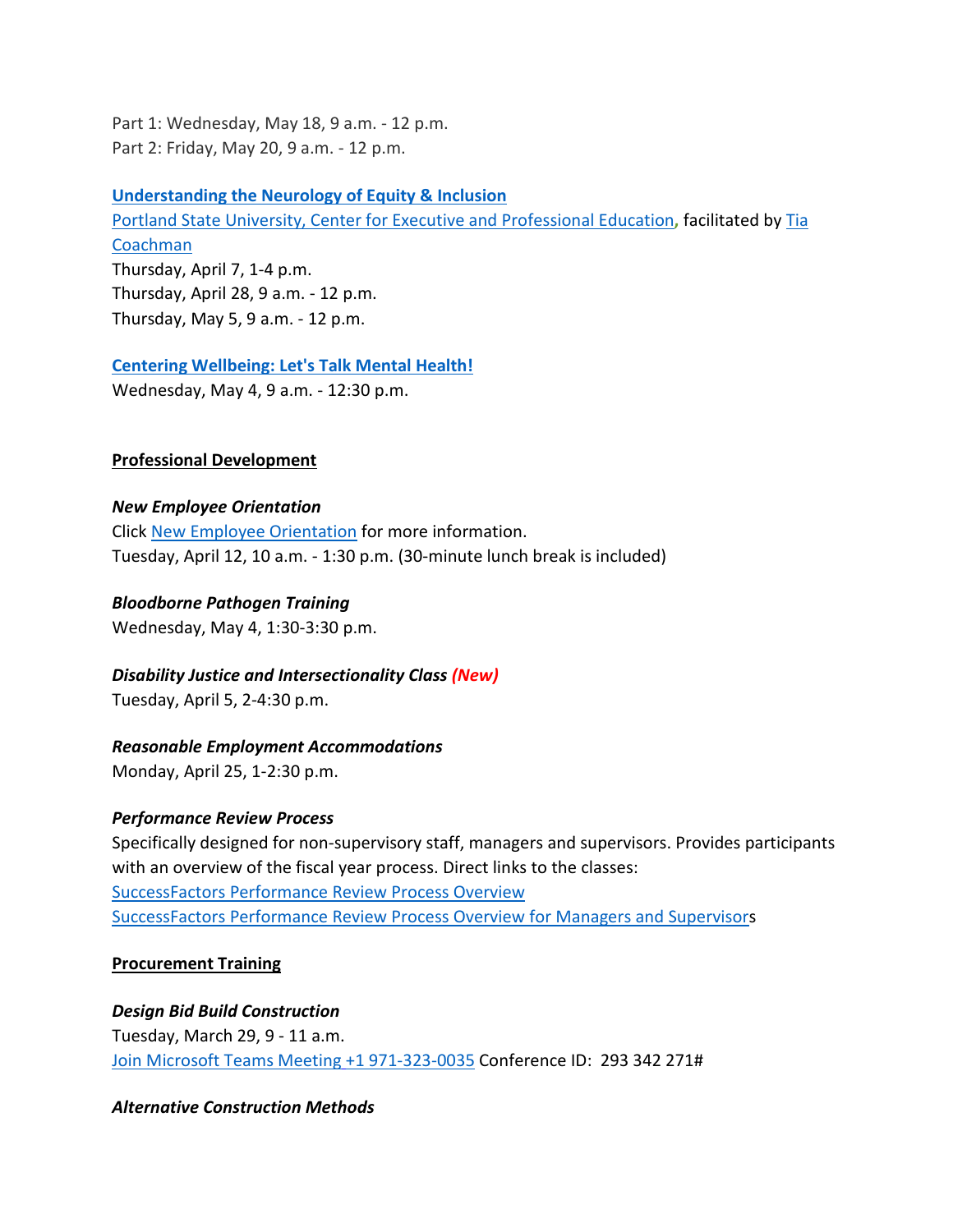Thursday, March 31, 9 -11 a.m. [Join Microsoft Teams Meeting](https://teams.microsoft.com/l/meetup-join/19%3ameeting_ZjhkNmE5Y2EtODgyZS00NGQ4LTkxZGEtMDY1ZTE4YzdlYmZh%40thread.v2/0?context=%7b%22Tid%22%3a%22636d7808-73c9-41a7-97aa-8c4733642141%22%2c%22Oid%22%3a%2286b2ae6e-2fe6-44ca-9974-4b60b2e2cd99%22%7d) [+1 971-323-0035](tel:+19713230035,,436434061) Conference ID: 436 434 061#

*Roles & Responsibilities in Goods and Services Processes*  Wednesday, April 6, 9-11 a.m. [Join Microsoft Teams Meeting](https://teams.microsoft.com/l/meetup-join/19%3ameeting_NTA0NzYwY2ItNTU1MS00MTA0LWE1ZWItZjZlODdmOTJmZmMw%40thread.v2/0?context=%7b%22Tid%22%3a%22636d7808-73c9-41a7-97aa-8c4733642141%22%2c%22Oid%22%3a%2286b2ae6e-2fe6-44ca-9974-4b60b2e2cd99%22%7d) [+1 971-323-0035](tel:+19713230035,,962704336) Conference ID: 962 704 336#

*Roles & Responsibilities in Construction Invitation to Bid Process* Tuesday, April 12, 9-11 a.m. [Join Microsoft Teams Meeting](https://teams.microsoft.com/l/meetup-join/19%3ameeting_ZTQzMjRmNzUtYjc3Yi00YzM4LTlmYjEtOGIyNWYzMWVhODZi%40thread.v2/0?context=%7b%22Tid%22%3a%22636d7808-73c9-41a7-97aa-8c4733642141%22%2c%22Oid%22%3a%2286b2ae6e-2fe6-44ca-9974-4b60b2e2cd99%22%7d) [+1 971-323-0035](tel:+19713230035,,470592117) Conference ID: 470 592 117

*Contractual Risk* Tuesday, April 19, 9-11 a.m. [Join Microsoft Teams Meeting](https://teams.microsoft.com/l/meetup-join/19%3ameeting_ZjhkNmE5Y2EtODgyZS00NGQ4LTkxZGEtMDY1ZTE4YzdlYmZh%40thread.v2/0?context=%7b%22Tid%22%3a%22636d7808-73c9-41a7-97aa-8c4733642141%22%2c%22Oid%22%3a%2286b2ae6e-2fe6-44ca-9974-4b60b2e2cd99%22%7d) [+1 971-323-0035,](tel:+19713230035,,467847056) Conference ID: 467 847 056#

View [a complete list of Procurement Trainings.](https://www.portlandoregon.gov/brfs/article/780678)

### **Virtual Portland Community College Classes**

Please note Supervisor/Manager approval is required for courses with a fee. **Be sure to sign up as soon as possible to avoid cancellation of a class due to low enrollment.**

### *Excel Power Calculations \$225.00*

Tuesday, March 29, 9 a.m. - 1 p.m.

### *Process Improvement Leadership \$275.00*

Tuesday, April 5, 9 a.m. - 4 p.m.

*Strategic Planning \$225.00* Wednesday, April 13, 9 a.m. -1 p.m.

### *Excel Database/List Management \$225.00*

Wednesday, April 20, 9 a.m. - 1 p.m.

### *Project Management for Municipalities \$499.00*

\*\*\*You must attend both days of the class to receive credit for attendance\*\*\* Day 1: Tuesday, April 26, 9 a.m. - 4 p.m. Day 2: Tuesday, May 3, 9 a.m. - 4 p.m.

# *Problem Solving & Critical Thinking \$175.00*

Thursday, May 5, 9 a.m. - 1 p.m.